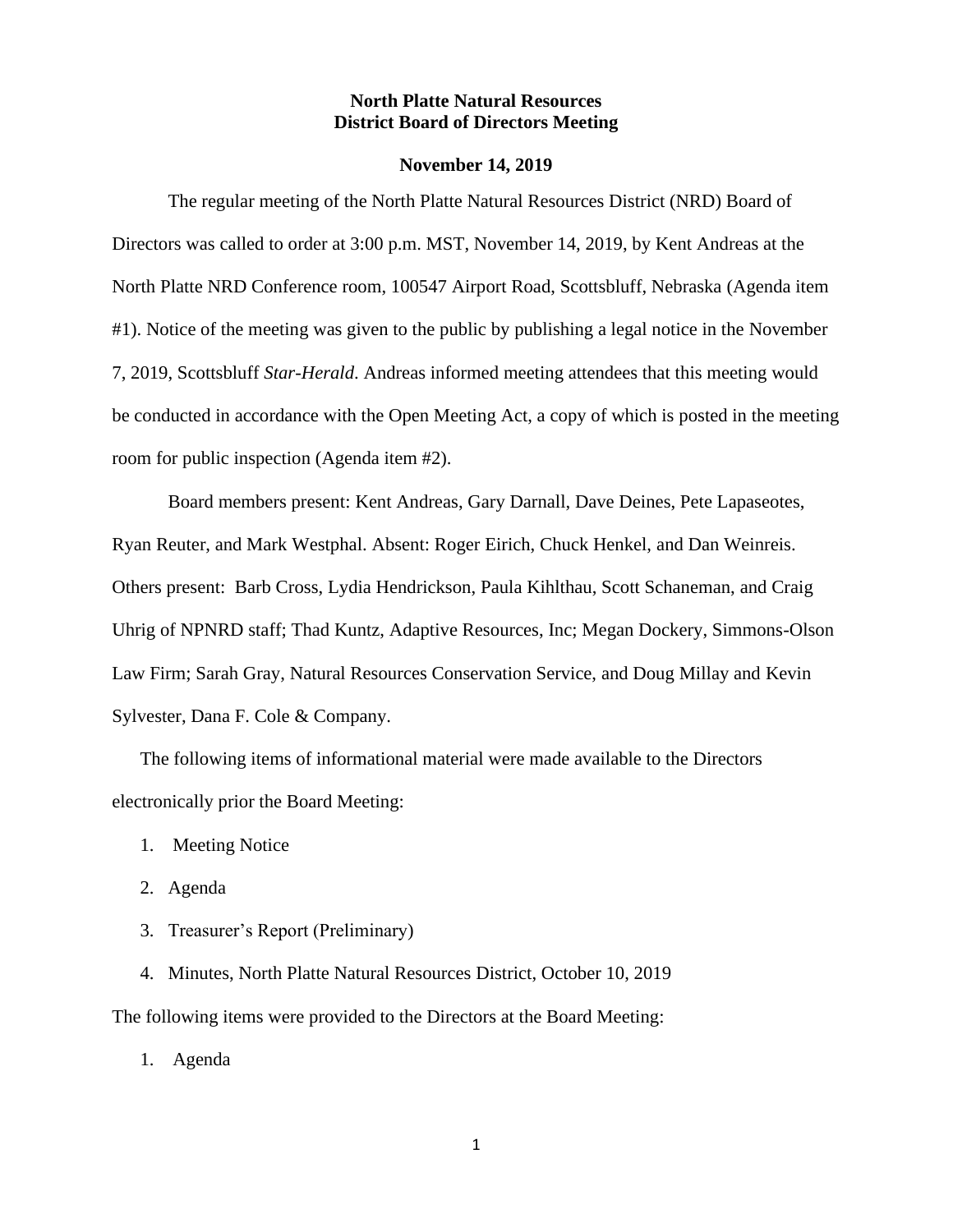- 2. Minutes, North Platte Natural Resources District, District Board of Director's Meeting, October 10, 2019
- 3. Treasurer's Report
- 4. Manager's Report
- 5. Proposal from JEO
- 6. HWS Rules & Regulations
- 7. NRCS MOA
- 8. Audit Materials
- 9. LARM Resolution

# **3. Approval of Minutes of Previous Meeting**

The Board reviewed the minutes of the October 10, 2019, regular Board meeting. Cross asked that the minutes be amended to show that Lydia Hendrickson was in attendance at the October 10<sup>th</sup> meeting. *Moved by Darnall, seconded by Reuter, to approve the minutes of the October 10, 2019 regular Board meeting with the amendment to those in attendance. Motion passed.*

Ayes: Andreas, Darnall, Deines, Lapaseotes, Reuter

Nay: None

Abstain: Westphal

Absent: Eirich, Henkel, Weinreis

# **4. Treasurer's Report and Accounts Payable**

Ryan Reuter reviewed the Treasurer's report with the Board. *Motion made by Deines,* 

*seconded by Darnall, to accept the Treasurer's report and pay the bills as listed. Motion* 

*passed.*

Ayes: Andreas, Darnall, Deines, Reuter, and Westphal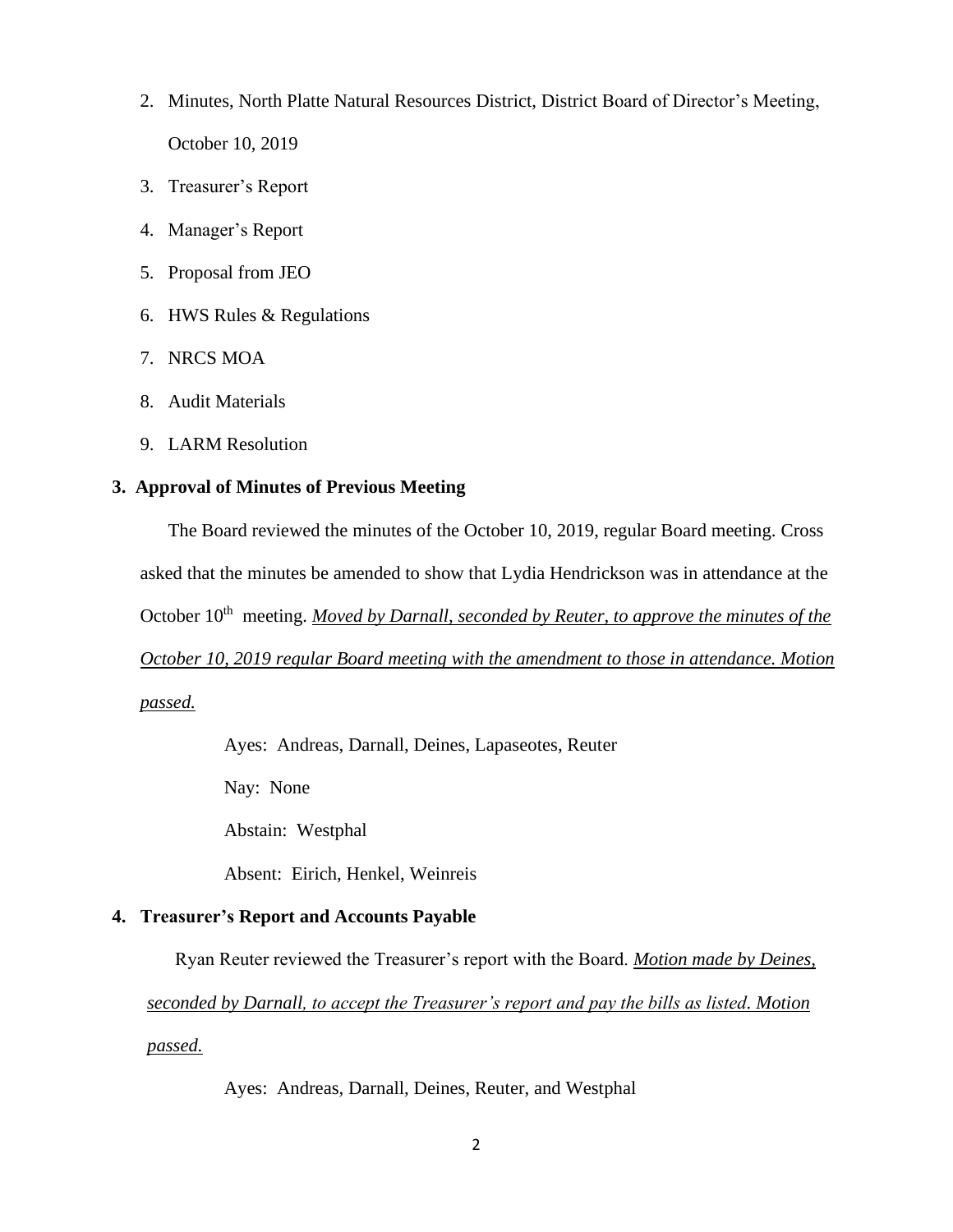Nay: None

Abstain: Lapaseotes

Absent: Eirich, Henkel, Weinreis

#### **5. Comments from the Public**

None

#### **6. Manager's Report**

Cross highlighted the following items from General Manager John Berge's report:

Administration:

\*Estate Planning presented by Megan Dockery of Simmons Olsen -

Megan provided an estate planning presentation to staff and spouses. She

will be coming back to the December staff meeting to finalize the presentation.

\*NRCS Clerk- Scottsbluff position –

We have budgeted for this position for the last two years and will possibly be filling this position.

\* 2020 Election –

Board members up for election are Dan Weinreis, Dave Deines, Roger Eirich and Chuck Henkel. The filing period for incumbents is Dec. 2, 2019 – February 18, 2020.

Projects:

\*Master Plan –

Berge is working with a few potential facilitators for the update. The

proposals that have been submitted so far are quite expensive.

\*Schaneman Recharge Project –

Construction is nearly complete. This facility will provide for intentional recharge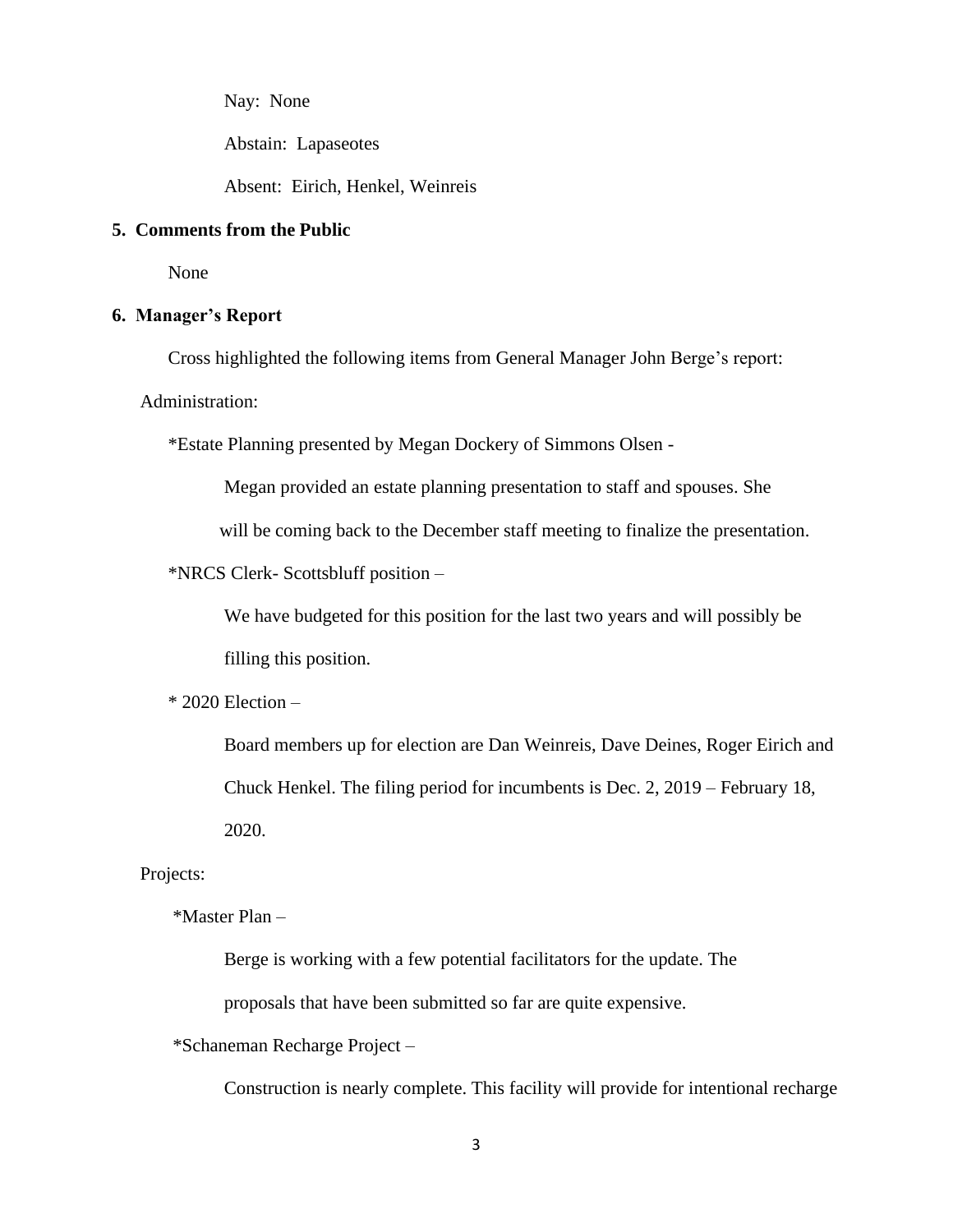for nearly 300 acres that are leased by the District.

\*Bridgeport Ethanol –

Berge is working with Bridgeport Ethanol to ensure that they are offsetting for their increased water uses. Options for offset are being discussed.

\*Observation Well Network –

Berge is working with Dr. Troy Gilmore of UNL to determine a way to better manage the 800 monitoring wells across the District.

\*Excess Flows –

Seven surface water districts were able to divert water for excess flows early in October. They were able to divert approximately 26,000-acre feet total. The recharge rate is about 45%. We will be paying districts in January for the water and will be reimbursed through Water Resources Cash fund for 60% of those payments.

#### \*PBC Contracts –

NPNRD has several contracts pending with DNR. One is a reimbursement of 60% for the permanent and temporary retirements that were previously reimbursed under contract 1023. The Schaneman Recharge facility will also be reimbursed at 60% for the construction, engineering, planning and legal costs.

\*EPIC Reimbursement –

NPNRD is expecting a 60% reimbursement from DNR on those payments, resulting in a \$173,000.00 return.

\*Exemption Acres –

A Water Resources Committee meeting will be scheduled to revisit exemption acres. Berge is exploring suspension of the rule for a year due to issues with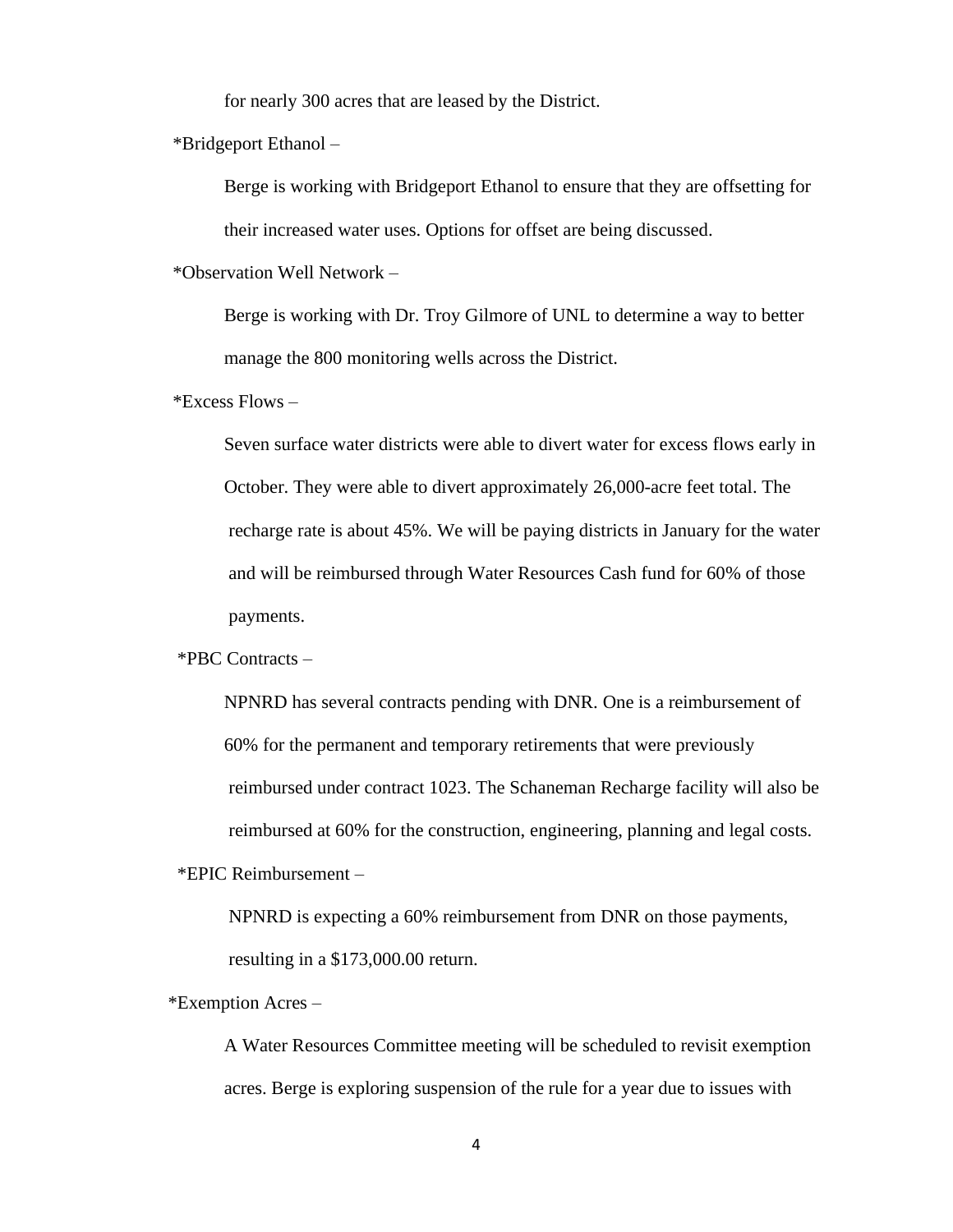several producers having trouble making the conversion from flood irrigation.

\*Nutrient Management-

Berge is working on implementation of our nutrient management rules which become effective in one year.

\*Platte Issue Meetings –

Berge is meeting with DNR, CNPPID, and NPPD on issues related to Platte River operations.

Outreach:

\*Water Issues Conference/Water Tour –

The Water Conference will be held at UNL in Scottsbluff on August 3, 2020. The Scottsbluff-Gering United Chamber of Commerce Water Tour is schedule in conjunction with the above meeting on August 4  $\&$  5<sup>th</sup>. Berge is on the planning committee for both of these events.

\*NGWA Water Week -

Berge and Scott Schaneman will be attending the National Groundwater Week conference in Las Vegas the first week in December. Berge is a speaker.

\*WNCC Agriculture Program –

Berge is part of a focus group convened by WNCC to review the Applied Ag program at the college.

\*Nebraska Conservation Roundtable –

Berge attended a meeting of the Nebraska Conservation Roundtable in Lincoln today.

\*Appropriations Testimony on LR 209-

Berge is testifying to the Appropriations Committee at the Legislature tomorrow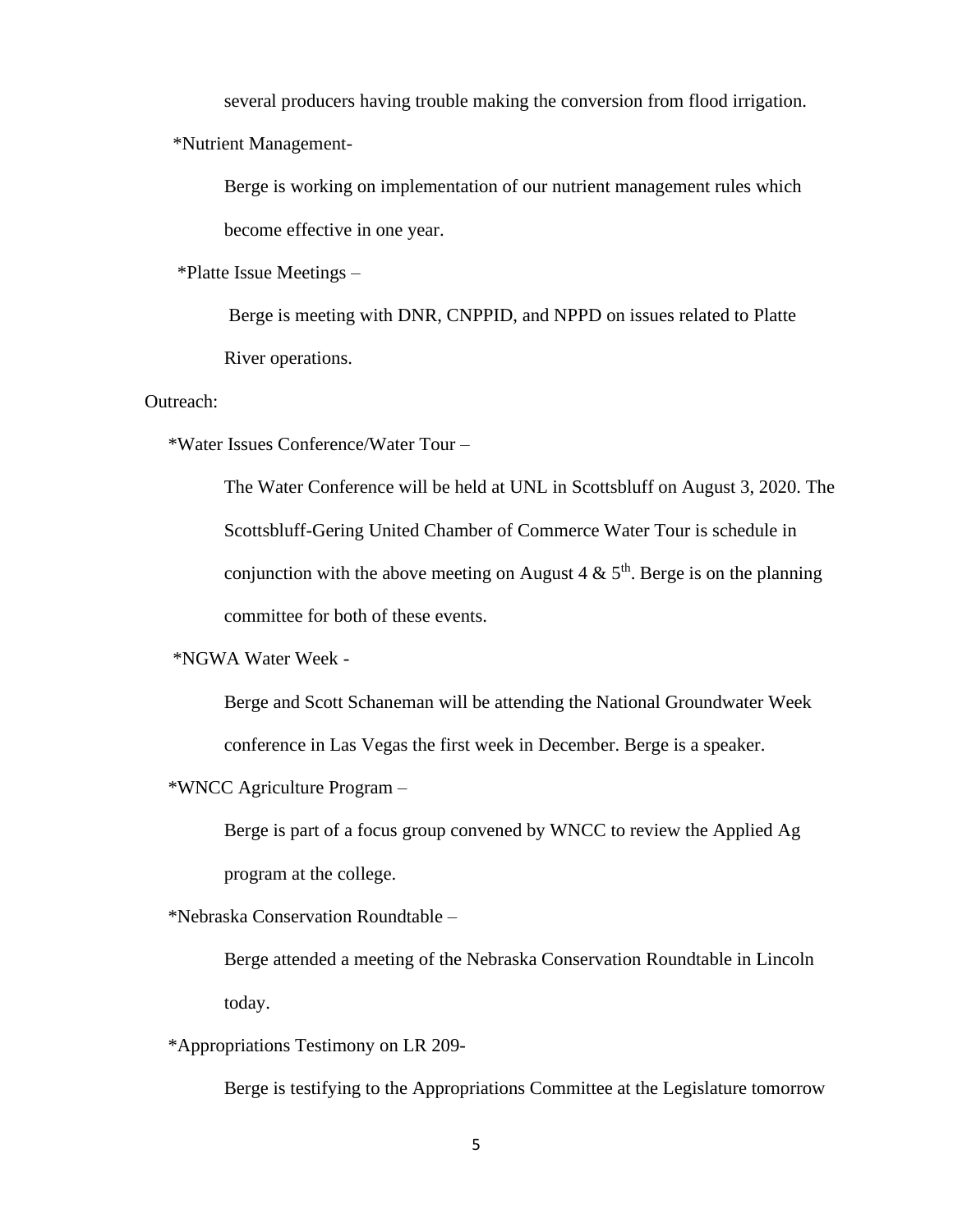on LR 209.

# **7. Consideration of Hazard Mitigation Plan Request for Qualifications from JEO Consulting Group**

Cross discussed the bid from JEO for facilitation of the Hazard Mitigation Plan. NPNRD is statutorily required to update this plan every 5 years. JEO Consulting Group's bid was the only one that came in for this project. The proposed cost for updating the plan was \$99,700.00. JEO will write a grant through FEMA to alleviate 75% of the cost of this project for the NRD. *After discussion, motion made by Deines, seconded by Westphal to accept the* 

#### *bid from JEO. Motion passed*

Ayes: Andreas, Deines, Lapaseotes, Reuter, Westphal

Nay: Darnall

Abstain: None

Absent: Eirich, Henkel, Weinreis

### **8. Consideration of NRDS-NRCS Memorandum of Agreement**

The Board reviewed the MOA between NPNRD and NRCS. The MOA outlines how

both parties will work together to deliver technical and financial assistance to our

constituents. It does not indicate that NPNRD will supply clerical assistance to NRCS.

 *Motion made by Reuter, seconded by Deines to approve entering into the MOA with NRCS.* 

*Motion passed.*

Ayes: Andreas, Darnall, Deines, Lapaseotes, Reuter, and Westphal

Nay: None

Abstain: None

Absent: Eirich, Henkel, Weinreis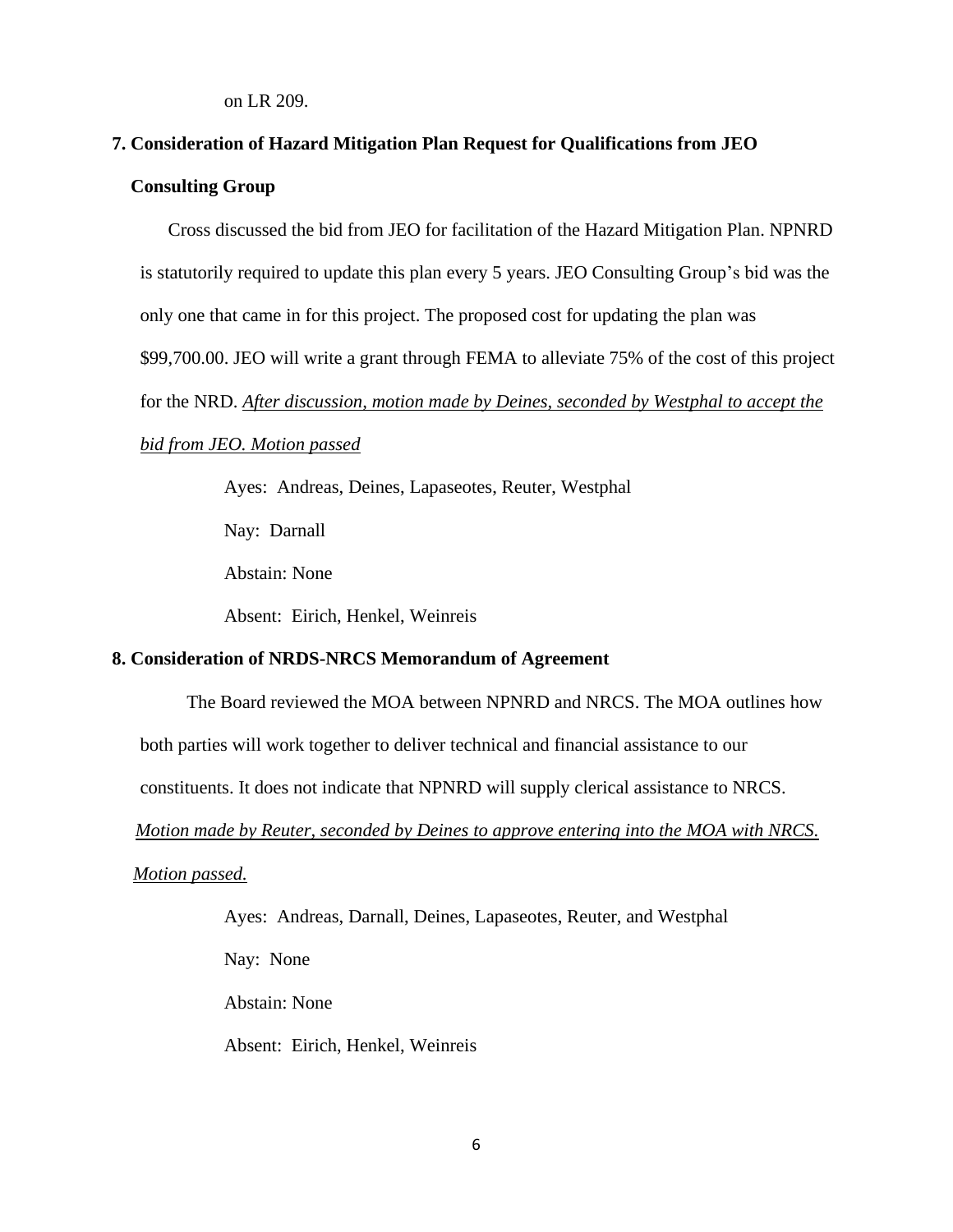#### **9. Consideration of Audit Report**

 Doug Millay from Dana F Cole and Company began by thanking the staff for their help with the audit. He reviewed the report as follows: pages  $1 - 3$  on responsibilities, pages 4 – 9 on the Balance Sheets, Income Statements, and Restricted Funds, pages 7 – 8 on Detailed Income Statement, Property Tax, State Grants and Funds, Benefits, Professional Services, Project, and Improvements, pages  $9 - 17$  on notes on Financial Statements, pages 18 – 19 Income Statement vs Budgeted and Actual, page 21 which is their State required supplementary information, pages 22-23 on Auditor's Report, page 24 which is Segregation of Duties findings, page 25 Uncollateralized Bank Account which was an FDIC Collateral bank error from a previous fiscal year that was corrected in less than 7 days, but had to be addressed this fiscal year. The Board also considered the recommendation from the Budget Committee to accept the report. *Motion made by Reuter, seconded by Darnall to accept Audit Report. Motion passed.*

> Ayes: Andreas, Darnall, Deines, Lapaseotes, Reuter, and Westphal Nay: None

Abstain: None

Absent: Eirich, Henkel, Weinreis

#### **10. Consideration of Changes to the Harrisburg Water System Policy**

 Cross reviewed the current Rules and Regulations for the Harrisburg water system. Under Article VI., Discontinuance of Service, language has been updated to indicate "*that all fees or charges associated with the restoration of service"* must be paid before reconnection to the system will be made. The update of language was necessary to recover all fees due by any user after being disconnected. *Motion made by Darnall, seconded by Reuter to update the Rules and Regulations. Motion passed.*